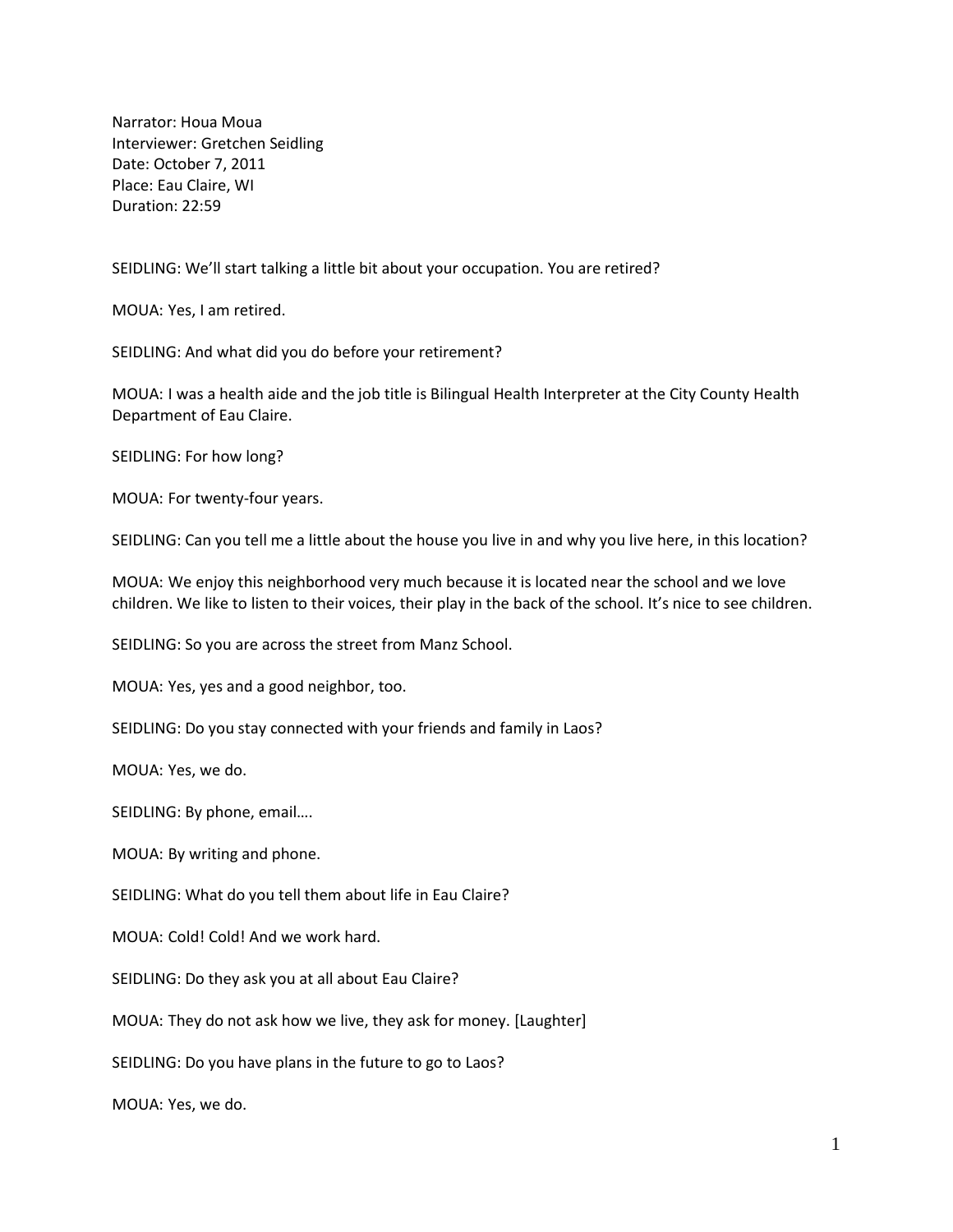SEIDLING: Soon, or do you think it will be…

MOUA: We are thinking about soon, if we can.

SEIDLING: Do you watch Hmong videos?

MOUA: Yes, we do.

SEIDLING: What are some of your favorites and why?

MOUA: Hmong video, folk song, music, and folk tales. It is my language, and they play familiar music, songs, and folk tales that we have in the legend for hundreds of years just in verbal, and now they make into movies. It is fun to watch.

SEIDLING: Can you tell me some of your hobbies?

MOUA: My hobby, I like to read and write and watching movies, comedies.

SEIDLING: I see you have some sewing here. Is sewing a hobby, or…

MOUA: Yeah, sewing is my hobby, too.

SEIDLING: What about outdoor activities, are you active outside?

MOUA: I do walk a little, and I go to the YMCA for water aerobics every day.

SEIDLING: Why did you begin writing?

MOUA: Because writing is fun. You can write your thoughts that you need to share, or your thoughts that you keep for yourself.

SEIDLING: I know you wrote a book, at least one. I've seen that. How does the Hmong community react to your writing?

MOUA: Most Hmong, they are impressed but they do not know how to read. Only the young people or younger generation know how to read. And they are very impressed.

SEIDLING: They are interested in the stories that you write down?

MOUA: Yes, right.

SEIDLING: You mentioned that you do keep a diary that you're not showing anyone?

MOUA: Yes, I have myself. I have a lot of diary books.

SEIDLING: Do you know and use the written Hmong alphabet?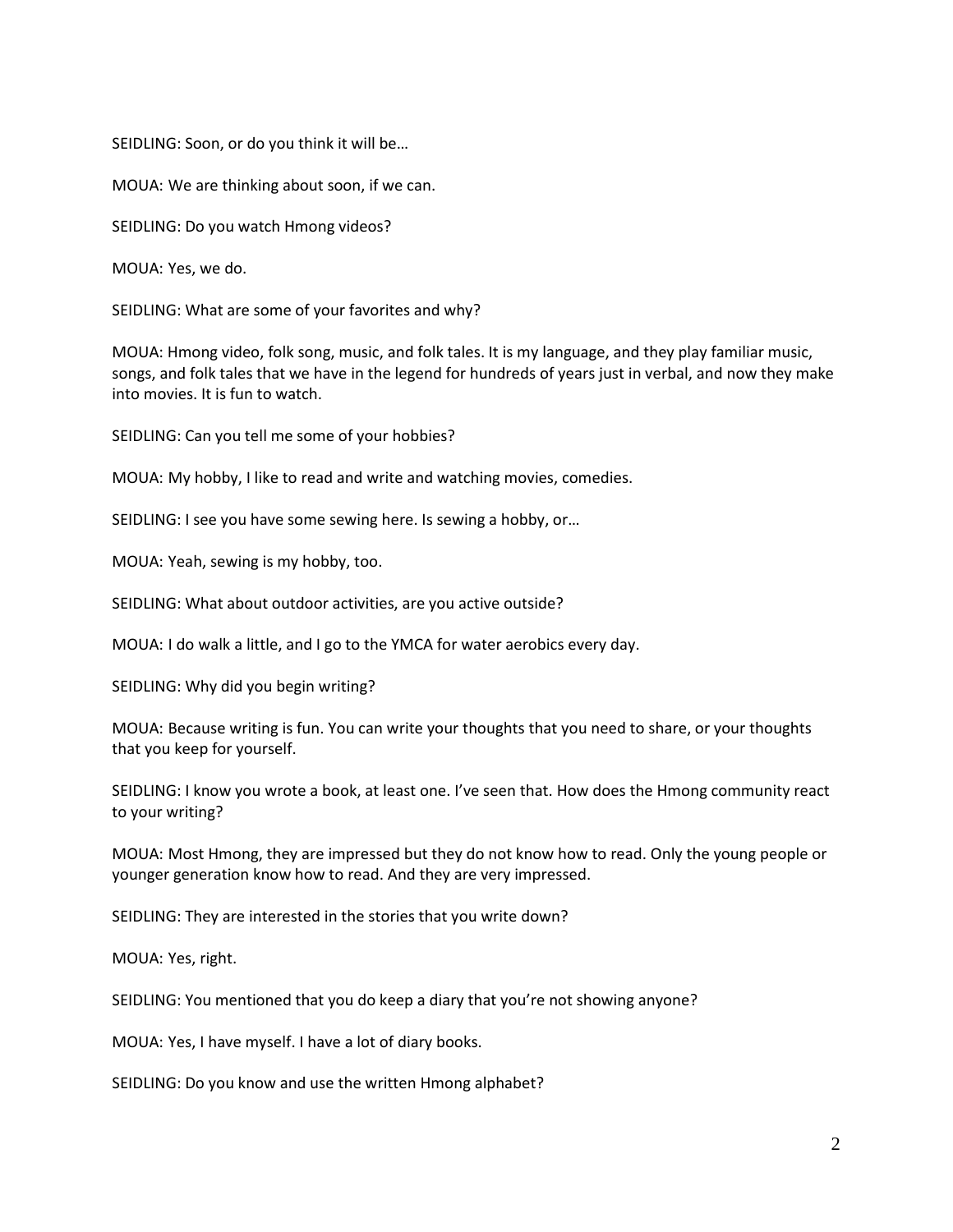MOUA Yes, I do.

SEIDLING: How common is it for the Hmong people to learn and use the Hmong written language?

MOUA: I think now it is very common. Depends on who you are, if you go to church it is much more needed. They need to read and write songs.

SEIDLING: Are the young people learning to write in Hmong?

MOUA: Not all, only a few young learn how to read and write. Not all young Hmong children have time to learn.

SEIDLING: Tell me a little bit about some of the changes in the Hmong language since coming to America. How is the younger generation combining….

MOUA: We mix language. Whatever comes out in our thoughts or minds, a word. So we use foreign languages between Laos, Thai, English, Hmong. It is all mixed.

SEIDLING: Do you think if the younger generation would go back to visit in Laos, they would be understood?

MOUA: Yes, I think they would, maybe some words not able to, because today we have different dialect from different town or country, too. Maybe some words would be kind of confused, but most would understand.

SEIDLING: How is what you eat in Eau Claire different from what you had in Laos in the camps?

MOUA: We used to grow our own food, like rice, corn, all kinds of vegetables, and raise our own animals. Here everything you buy, including rice. We can grow corn in the summer and vegetables in the summer, but most things we grow here we only do in the summer, and otherwise we make some preserves. We eat from can or from frozen. So compare from there and here, even the same food is from different way.

SEIDLING: Do you still make and eat traditional foods?

MOUA: Yes, we do.

SEIDLING: Which ones are…

MOUA: Rice, meats, fruits, vegetables.

SEIDLING: Using traditional recipes?

MOUA: Yes.

SEIDLING: Is that pretty regular in your life?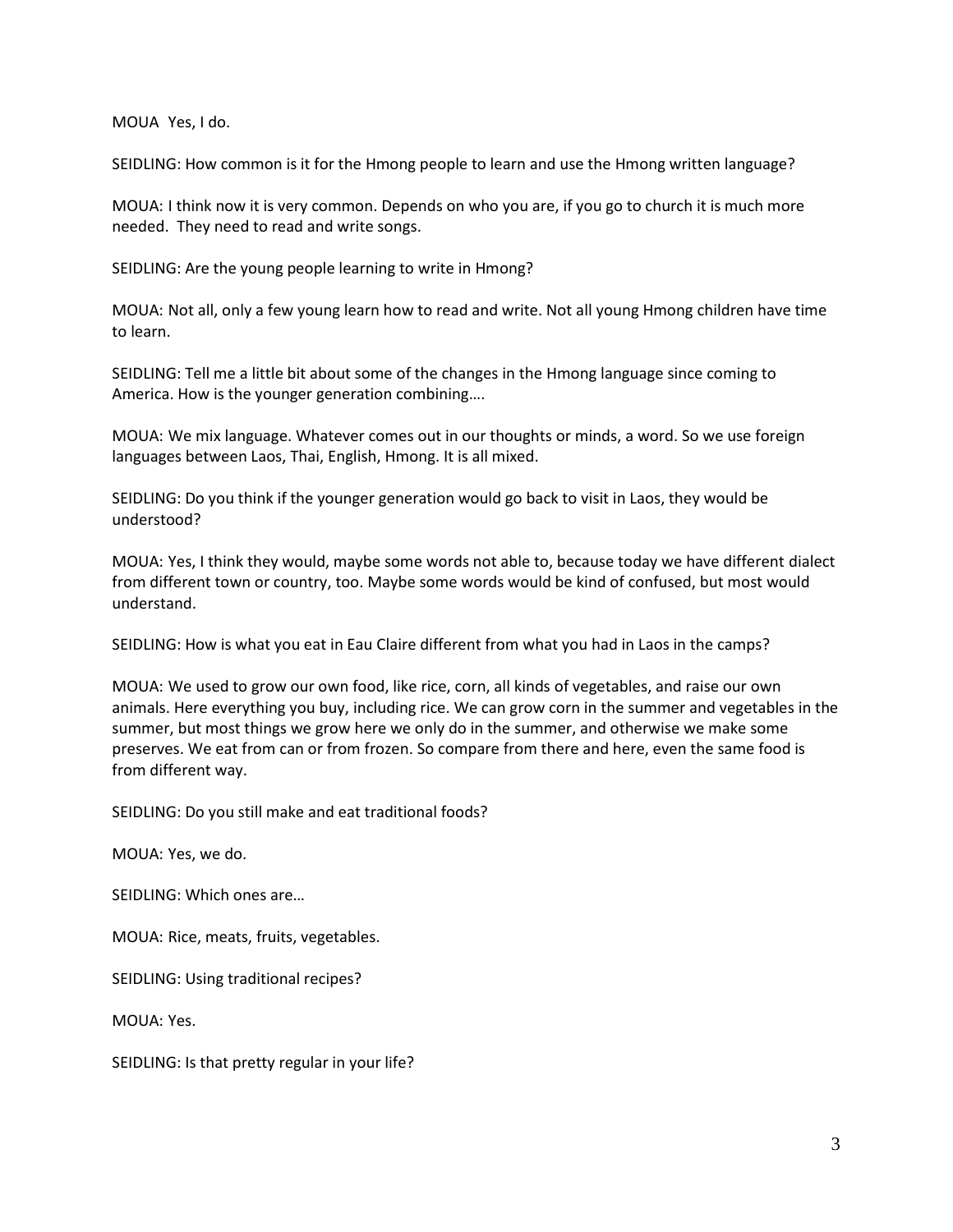MOUA: Yes, pretty much regular in our lifestyle. Even here we have lived thirty-five years, we still eat the same food.

SEIDLING: Tell me the ones that are for special occasions.

MOUA: For special occasions – egg rolls, chicken stuffing, turkey, and rice patties. I will show you. [Retrieves Rice Patty] This is rice patty.

SEIDLING: Are special foods still prepared for women who have just given birth?

MOUA: Yes…

SEIDLING: Still doing that tradition?

MOUA: Yes, yes.

SEIDLING: Please tell me about some of your traditions. The Hmong, the American or the "mix" of the two, that are still being carried on.

MOUA: Repeat again.

SEIDLING: Some of your traditions. The question is, are they Hmong, American, or a mix of the two, and which traditions are from the past that stayed alive?

MOUA: Don't know "tradition"... which tradition?

SEIDLING: I think we could probably use the Hmong New Year as an example. Some of the traditional things that you do?

MOUA: We still keep partial tradition. For example, like a New Year and like a wedding or funeral.

SEIDLING: What are some of the traditions that may have disappeared?

MOUA: All of those have disappeared partially. We say traditional Hmong New Year, but it is not that traditional anymore. We say traditional wedding, but it is not ALL tradition. It has some change in it. OK, for example, here is a traditional New Year: we don't spend money. Now, New Year Time we say traditional New Year and we have all kinds of vendors. They sell produce, they sell [inaudible], they sell game, which is not traditional anymore. But the word tradition, we keep that yet. We still dress up, and we still do ball tossing. So we have some mixed, and it is not really tradition anymore. Anything.

SEIDLING: How has the crafting, or the sewing changed among the Hmong?

MOUA: It has been changed. For example, a long time ago our color was colorful, and now they are adapting to colorful and we have some dull color. Later on you can see the two different, colorful and dull color. We made color adapted to this Western. We converted the craft; instead of just wear, we increasing into like a tablecloth, or pillow case, or hanging, or bed spread, things like that.

SEIDLING: If you're comfortable can you tell me about your religious or spiritual life?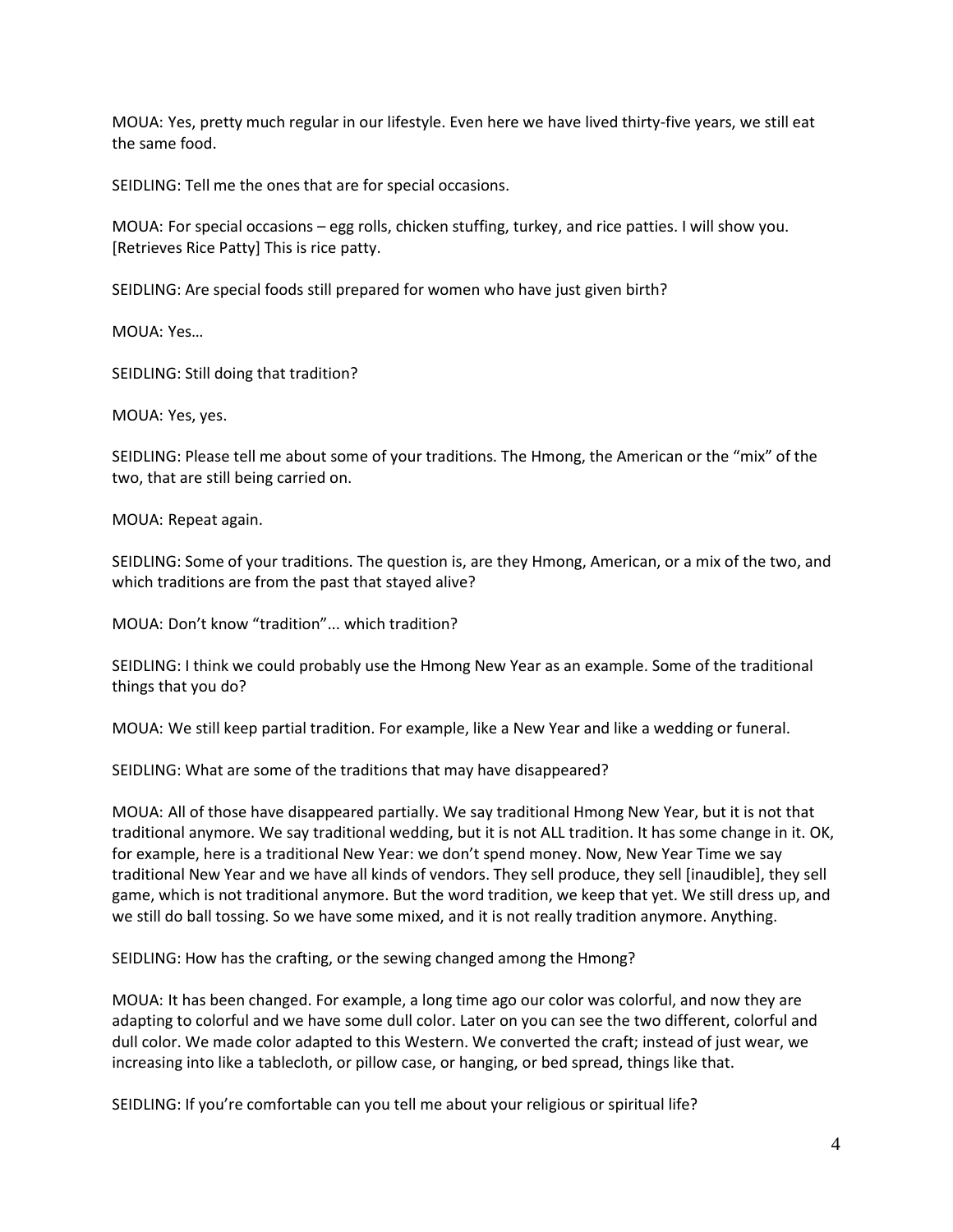MOUA: Yes, we are now Christians, and we believe in God.

SEIDLING: So your religion has changed.

MOUA: Yeah, we had a big change thirty five years ago, when we came to Eau Claire. We used to practice those ancestor beliefs, or what you call animism, and now we just go to church. My father was a Shaman and now we have pastors.

SEIDLING: What are your experiences with the non-Hmong people in the area?

MOUA: Now, I feel like it's more acceptable and welcome. Even though they do not have the welcome, I kind of let it go.

SEIDLING: Is it different now, or is it still somewhat similar to when you first came here?

MOUA: I think it is different now. Before, we first came if there were a little child, a little Caucasian, three or five years old child, they would ask their mom about me… "What is that?" And now they don't ask that question anymore. If they would ask, they would say "who is that?"… not "what is that" … it is different.

SEIDLING: What was you and your family's reaction to the events of 9/11?

MOUA: Oh, terrible. Terrible. I have a nine year and it hit me. It took me ten days and ten nights completely is lost, falling to bed. Unable to wake up, or to get up. All I do, just to eat and use the bathroom and go back to sleep. Sleep all day and all night. It took me hard.

SEIDLING: Did it bring back, maybe, memories from your time in Laos?

MOUA: Yes, yes, yes.

SEIDLING: As a person who immigrated here, how do you feel about the current debates on the immigration issues that we are having now?

MOUA: If we think back two hundred, three hundred years ago, we all migration to this country. And to those who had prohibit or make rigid rules to make much difficult. They just forgot where they are coming from, and they forgot where their parents coming from. If we think all the people here accept the American Indian, that they are the original people. Some came here a couple of years ago, some like us they came here thirty five years ago, and some of you might come here maybe three hundred years ago...or one hundred years ago. It is a different length of time, but we all came from different countries to the United States.

SEIDLING: Are there any harsh feelings against the Hmong people because of the hunting accident a couple of years ago up north?

MOUA: I don't see it myself. I don't see anything different. It was after that, I retired. I retired before that accident.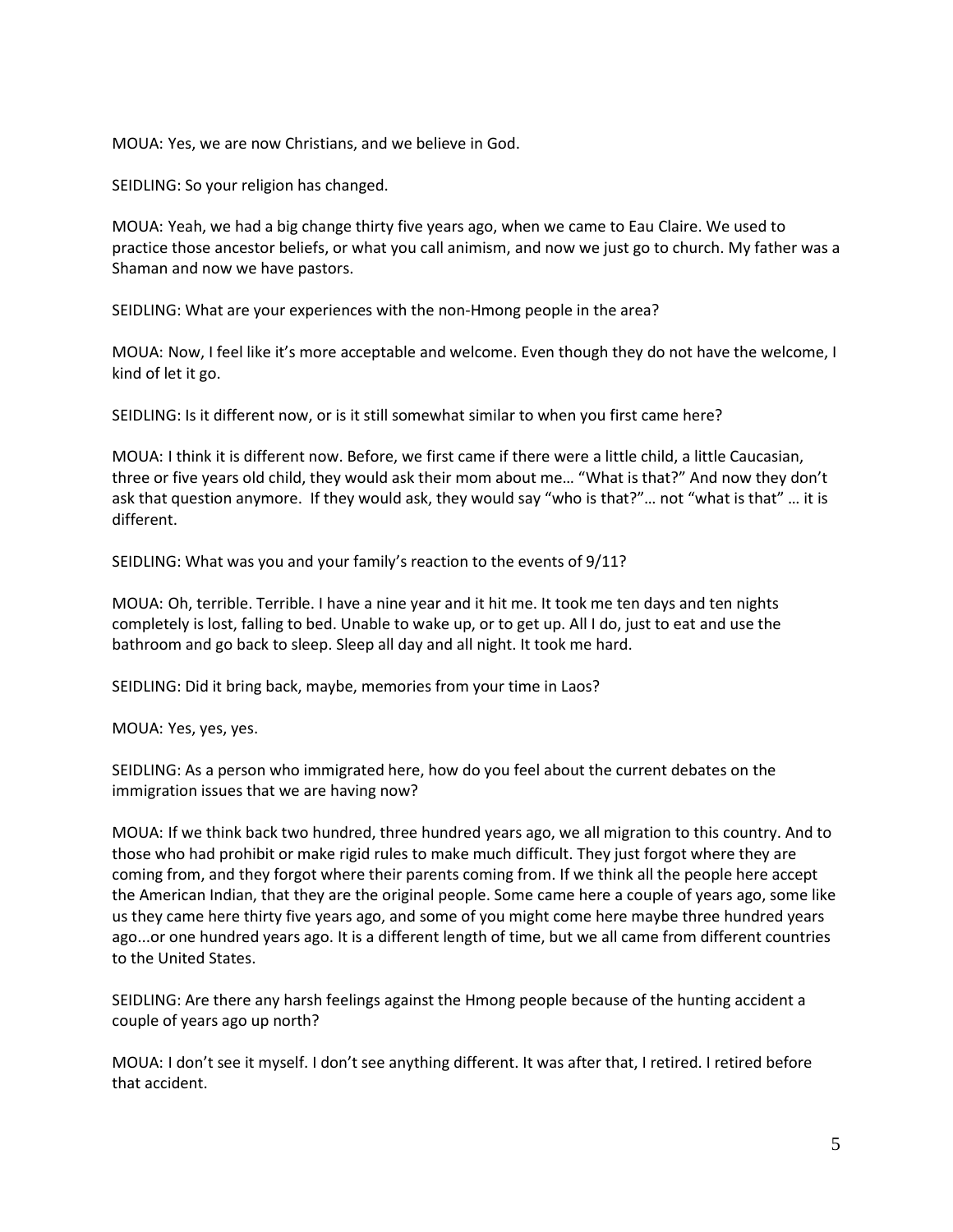SEIDLING: So, your thoughts on that are? Do you have any thoughts on that accident, or what happened?

MOUA: I do not know what to say, I don't know what to think. I just find it very odd, I do not know how to think.

SEIDLING: Has adjusting to the American life become easier for the more recent Hmong families and immigrants who have come?

MOUA: Yes. Much easier for the most recently because we be here before them and we already face the new life and we guide them, we lead them, we help them.

SEIDLING: Is the number of Hmong who plan to return to Laos decreasing?

MOUA: No, I never known anybody who want to go back to Laos to live. I never known anyone here.

SEIDLING: Are the Hmong people still kind of moving around the country, as they were right after they came?

MOUA: Yes, they do. Even though you see a lot of settlement in one place, but if you're asking "oh, your face is non familiar to me, you must be new. Are you here [for] student, or work?" Only work, we move here for work or they will say we are here for student. So people still moving from places to places.

SEIDLING: Do you have any experience with, have you been working with the new Hmong?

MOUA: New Hmong??

SEIDLING: The new immigrant Hmong. Have you been working with them? MOUA: Even though I'm not fully working with pay, I still involve a lot of daily activities, yes I do. I visit them, get close contact, we still friend.

SEIDLING: I have my one last question. Does America feel like home now and why?

MOUA: Yes. It feel like home now because I live here longer than my life back in Laos. When I came here I was twenty two and I am fifty eight. That mean I live here longer than I live in Laos, so here is home now. And you … we live always in Eau Claire. We never moved anywhere in the United States. We always live here especially in the south side of town so we see all the new bridges, new buildings, new streets, all of those changed. We saw from the beginning, thirty five years ago. Eau Claire has a lot of change and even though you live here you feel like home because you become an active "person," not Hmong but just a community person.

SEIDLING: Is there anything else you would like to say? Anything to add to what we talked about?

MOUA: I think today our people here have more concrete feeling, life for example: those who have interest still have good farmers and they do good selling at the farmer's market. Those who have interest doing in business, they have a few local business in town and those who have interest for education, there were a few received doctors' degree, and they work at their profession job, and different from before. I see we have reduced family size. More people now have a reduced family size